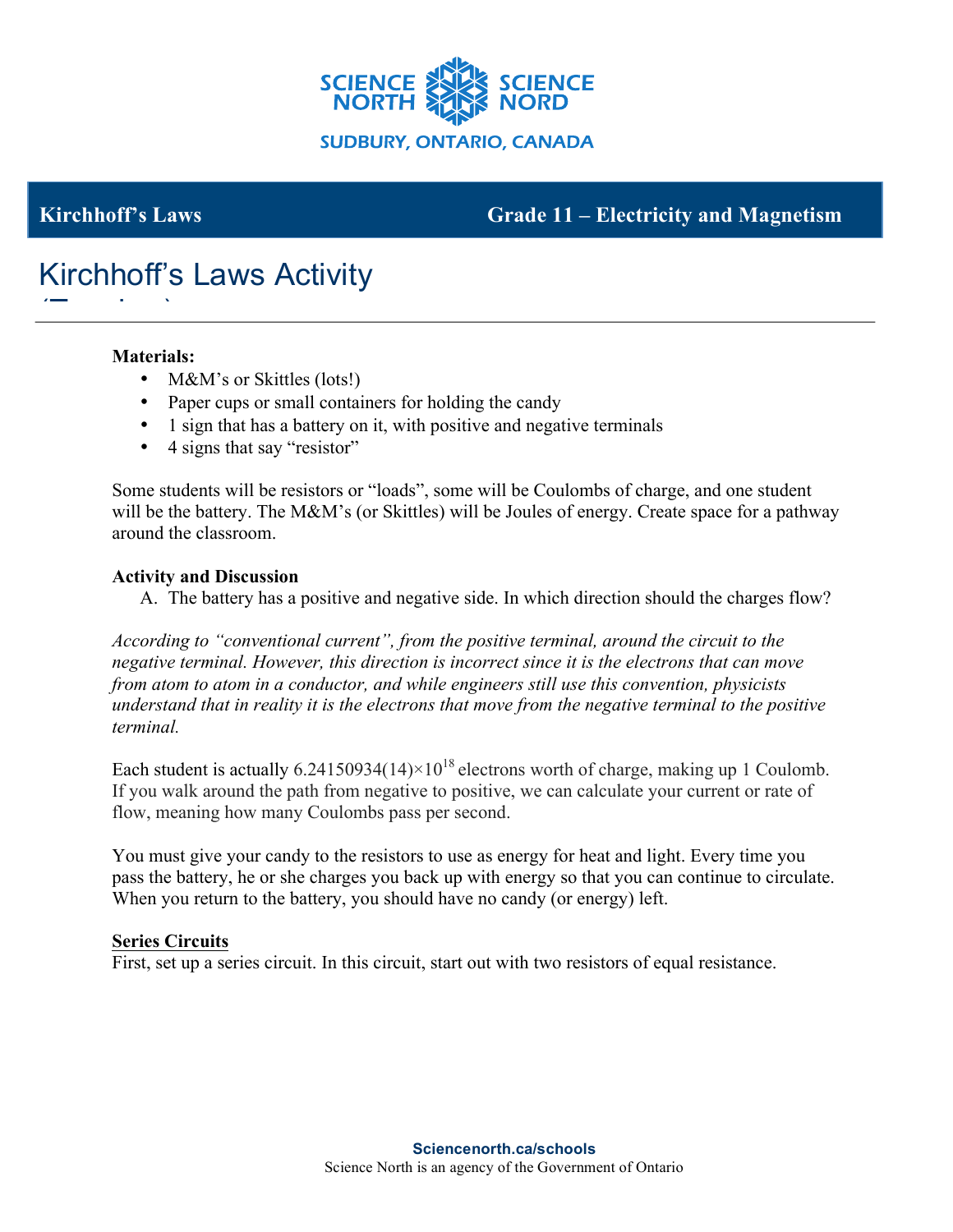

## **Step 1**

Start walking around the pathway. The current is 1 Ampere and you are tightly packed so all must go the same speed. This means that you are travelling at a speed or rate of flow of 1 C/s.

- 1. What should the speed be at the  $1<sup>st</sup>$  resistor? At the battery? *1 C/s, 1 C/s*
- 2. What if the rate of flow is increased to 2 A. What happens to the charges? What should the current be at the  $2<sup>nd</sup>$  resistor? *2 A*

## **Step 2**

This is a 12 V battery. This means that each Coulomb (person) should get 12 Joules (M&M's) because a Volt is equal to 1 J/C. Now when you travel through a resistor, you will release some energy as light or heat.

3. If both resistors have an equal resistance of 1  $\Omega$ , how many M&M's should each of them get?

*6 per Coulomb*

Let's try it again. Add another resistor.



4. How many M&M's should each of them get? *4 per Coulomb*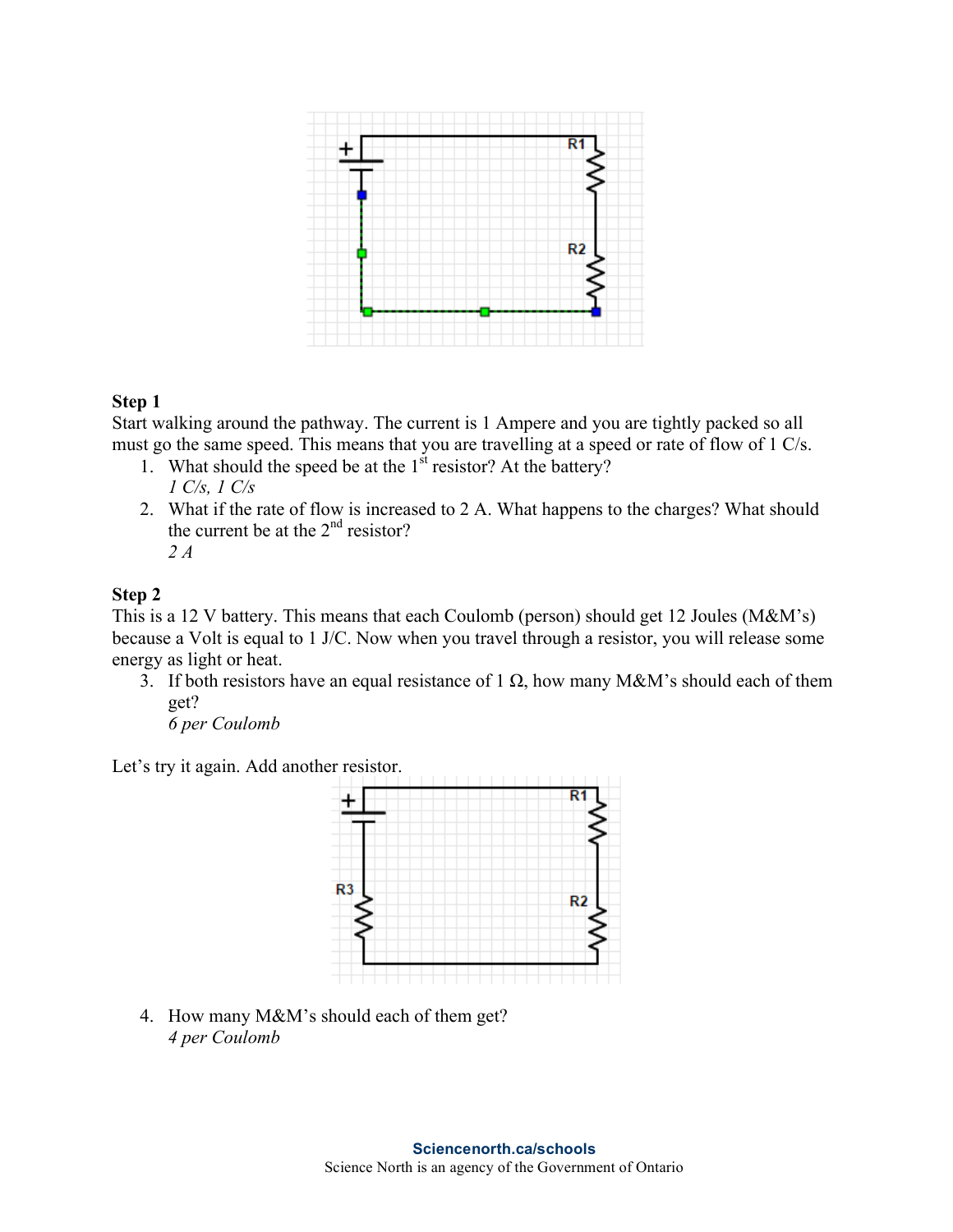**Step 3** Instead of adding a resistor, put two together, to make the resistance  $2 \Omega$ .



I now have 1,  $1Ω$  resistor and 1,  $2Ω$  resistor.

- 5. How many M&M's should each of them get?
	- *4 and 8 per Coulomb respectively*

And now add another  $1\Omega$  resistor.



- 6. How many M&M's should each resistor get? *3 and 6 and 3 per Coulomb*
- 7. How does this compare with the number of Joules per Coulomb given out by the battery? *The voltage adds up to the total voltage of the battery. Double resistance = double the volts*

# **Parallel Circuits**

In this circuit, there are two paths to the battery. Each path holds one resistor. Since the resistors are of equal resistance,  $1\Omega$ , an equal number of Coulombs should follow each path.